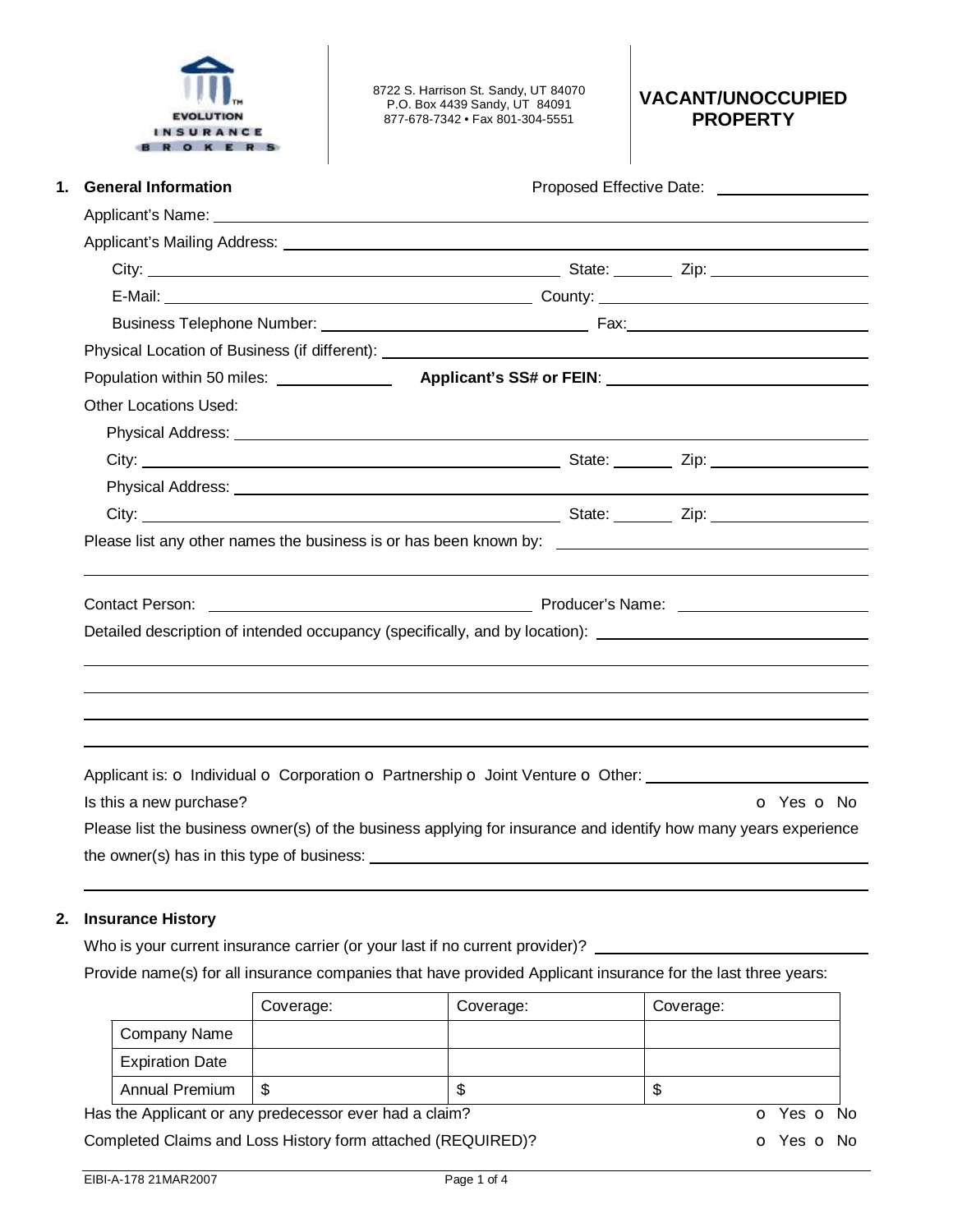Has the Applicant, or anyone on the Applicant's behalf, attempted to place this risk in standard markets?

o Yes o No

If the standard markets are declining placement, please explain why:

### **3. Other Insurance**

Please provide the following information for all other business-related insurance the Applicant currently carries.

| Coverage Type          |   |    |
|------------------------|---|----|
| <b>Company Name</b>    |   |    |
| <b>Expiration Date</b> |   |    |
| Annual Premium   \$    | Ф | ۰D |

### **4. Desired Insurance**

## **\*\*NOTE: Flood coverage excluded.**

**\*\*Vandalism and Malicious Mischief (VMM) coverage is excluded unless specifically endorsed and a premium has been charged and paid.** 

|                        | <b>Actual Cash Value</b> | Coinsurance |
|------------------------|--------------------------|-------------|
| <b>Building Value</b>  | ง                        | Φ           |
| <b>Contents Value</b>  | ง                        | Φ           |
| <b>Business Income</b> | ጥ<br>J                   | \$          |
| Other                  | ۰IJ                      | \$          |

Check Coverage(s) Desired: o Basic o Broad Form o Burglary

| Self-Insured Retention (SIR): $\sigma$ \$1,000 (Minimum) $\sigma$ \$1,500 $\sigma$ \$2,500 $\sigma$ \$5,000 $\sigma$ \$10,000 |  |  |  |
|-------------------------------------------------------------------------------------------------------------------------------|--|--|--|
| Deductible: $\sigma$ \$1,000 (Minimum) $\sigma$ \$1,500 $\sigma$ \$2,500 $\sigma$ \$5,000 $\sigma$ \$10,000                   |  |  |  |

Policy Term Desired:  $\circ$  3 Months  $\circ$  6 Months

## **5. Business Activities**

- 1. When did the building become vacant?
- 2. What do you intend to do with the building in the next 12 months? \_\_\_\_\_\_\_\_\_\_\_\_\_\_\_\_\_\_

|    | 3. Are the utilities on in the building?<br>4. How long have you owned the building?  | Yes I I No    |
|----|---------------------------------------------------------------------------------------|---------------|
|    | 5. Are property taxes unpaid for two quarters or more?                                | Yes ∐ No      |
| 6. | Is there a mortgage?<br>If yes, what is the current outstanding mortgage amount? $\S$ | $Yes \Box No$ |
|    | If yes, are any mortgage payments delinquent?                                         | l No<br>Yes   |
| 7. | Condition:                                                                            |               |
|    | o Good o Fair o Poor<br>a. Building:                                                  |               |
|    | Roof: <b>o</b> Good <b>o</b> Fair <b>o</b> Poor<br>b.                                 |               |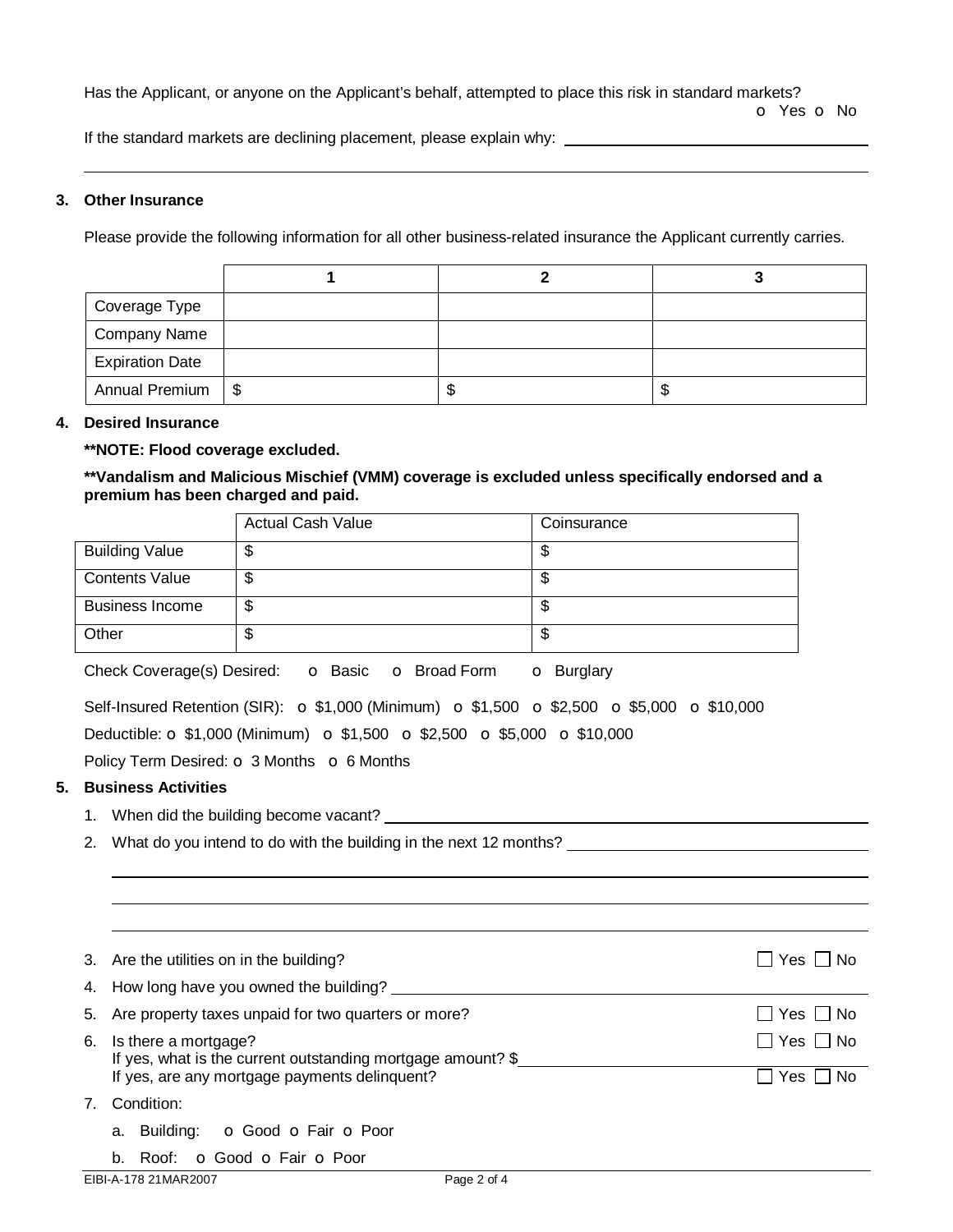- c. Outbuildings: o None o Frame o Masonry/metal
- 8. Neighborhood description:

|      | o Residential o Commercial o Rural<br>Status: <b>o</b> Improving<br><b>o</b> Stable<br>Type:                                                                                                                                                                                                          |                      |  |  |  |
|------|-------------------------------------------------------------------------------------------------------------------------------------------------------------------------------------------------------------------------------------------------------------------------------------------------------|----------------------|--|--|--|
| 9.   | Is the building under renovation or rehabilitation?<br>If yes:                                                                                                                                                                                                                                        | $\Box$ Yes $\Box$ No |  |  |  |
| i.   | Have contracts been signed for the work?                                                                                                                                                                                                                                                              | $\Box$ Yes $\Box$ No |  |  |  |
| ii.  | Please provide the name, address, and phone number of each contractor:<br>Address<br><u>Name</u>                                                                                                                                                                                                      | <b>Phone Number</b>  |  |  |  |
|      |                                                                                                                                                                                                                                                                                                       |                      |  |  |  |
|      |                                                                                                                                                                                                                                                                                                       |                      |  |  |  |
| iii. | Is the work underway?                                                                                                                                                                                                                                                                                 | $\Box$ Yes $\Box$ No |  |  |  |
| iv.  |                                                                                                                                                                                                                                                                                                       |                      |  |  |  |
|      | v. Are building permits required?<br>If yes, please provide copies of permits.                                                                                                                                                                                                                        | $Yes \Box No$        |  |  |  |
|      | vi. If the building is being renovated, check the applicable boxes indicating type of renovations being done:<br>□ Wiring □ Plumbing □ Heating □ Roofing □ Painting □ Other: _________                                                                                                                |                      |  |  |  |
| vii. | Is work being financed?                                                                                                                                                                                                                                                                               | $\Box$ Yes $\Box$ No |  |  |  |
|      | viii. What is the cost of the renovations? Department of the cost of the renovations?                                                                                                                                                                                                                 |                      |  |  |  |
|      | 10. Is the property for sale or for rent? $\Box$ Sale $\Box$ Rent $\Box$ N/A<br>If for sale, what is the asking price? \$<br>Is the property listed with a real estate broker?                                                                                                                        | $\Box$ Yes $\Box$ No |  |  |  |
|      | <u> 1989 - Johann Stoff, deutscher Stoffen und der Stoffen und der Stoffen und der Stoffen und der Stoffen und der</u><br>When do you expect the property to be sold?<br><u> When do you expect the property to be sold?</u>                                                                          |                      |  |  |  |
|      | 11. Has the property been advertised for rent?                                                                                                                                                                                                                                                        | $\Box$ Yes $\Box$ No |  |  |  |
|      | 12. Has a prospective tenant been found?                                                                                                                                                                                                                                                              | Yes $\Box$ No        |  |  |  |
|      | 13. Has a lease been signed?                                                                                                                                                                                                                                                                          | $\Box$ Yes $\Box$ No |  |  |  |
|      | 14. When do you expect the property to be occupied? The manufacturer of the state of the state of the state of                                                                                                                                                                                        |                      |  |  |  |
|      | 15. Definitions:<br>Vacant means the described property is empty, not in use, and contains no contents pertaining to activities or<br>operation customary to occupancy of the business.<br>Unoccupied means the described property is idle, or not being used by its intended or customary occupants. |                      |  |  |  |
|      | <b>REPRESENTATIONS AND WARRANTIES</b>                                                                                                                                                                                                                                                                 |                      |  |  |  |

The "Applicant" is the party to be named as the "Insured" in any insuring contract if issued. By signing this Application, the Applicant for insurance hereby represents and warrants that the information provided in the Application, together with all supplemental information and documents provided in conjunction with the Application, is true, correct, inclusive of all relevant and material information necessary for the Insurer to accurately and completely assess the Application, and is not misleading in any way. The Applicant further represents that the Applicant understands and agrees as follows: (i) the Insurer can and will rely upon the Application and supplemental information provided by the Applicant, and any other relevant information, to assess the Applicant's request for insurance coverage and to quote and potentially bind, price, and provide coverage; (ii) the Application and all supplemental information and documents provided in conjunction with the Application are warranties that will become a part of any coverage contract that may be issued; (iii) the submission of an Application or the payment of any premium does not obligate the Insurer to quote, bind, or provide insurance coverage; and (iv) in the event the Applicant has or does provide